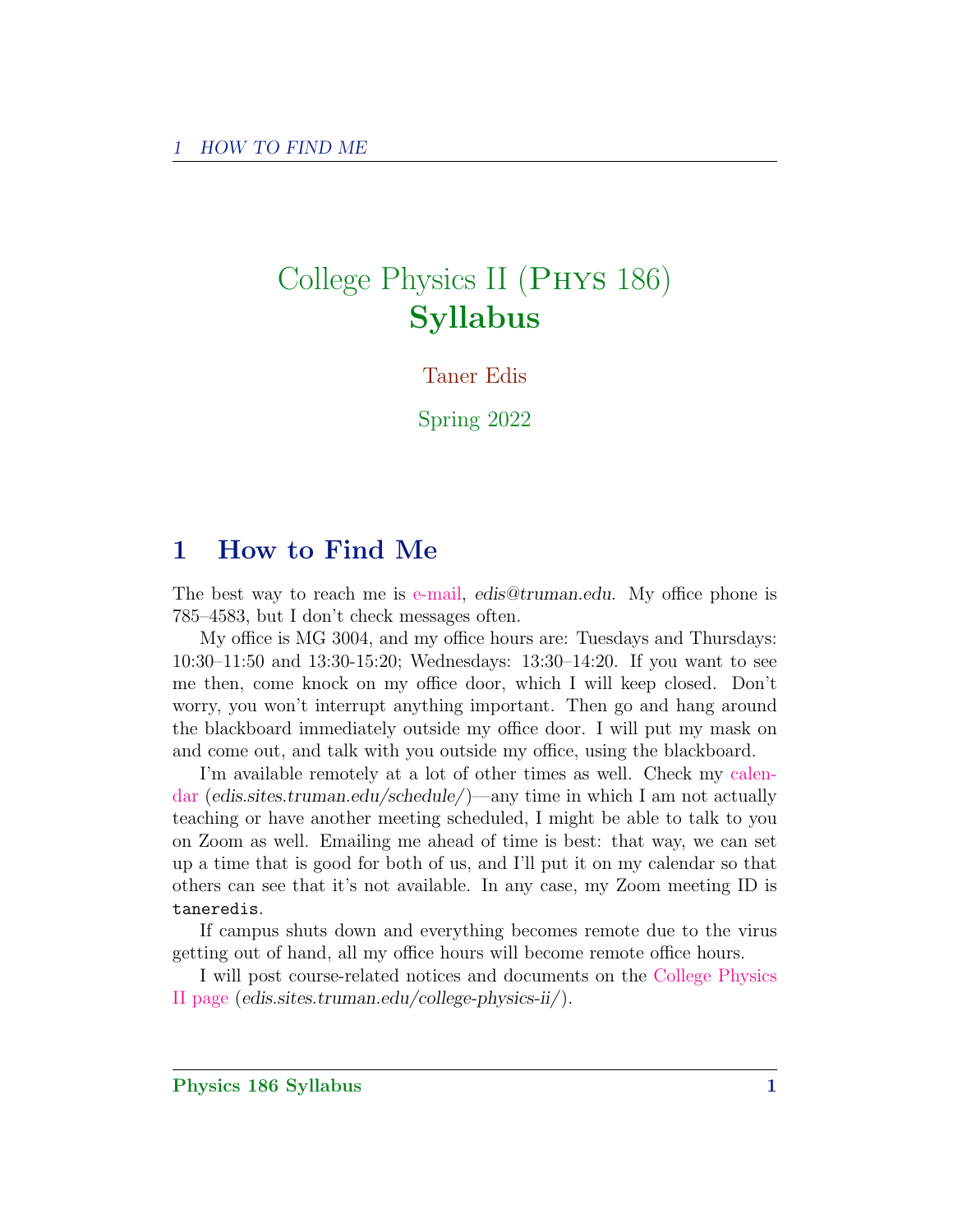# 2 Course Description

Physics 186 continues the broad survey of physics started in Physics 185. While it does not rely on calculus, it does require a solid understanding of algebra and trigonometry. Both the lectures and the labs will deal with abstract problem solving. The labs emphasize using mathematics to explain the experiments performed; the lectures acquaint you with basic concepts in waves, electromagnetism, and modern physics.

This course involves a fair amount of individual problem-solving. Physics is notorious in that you might think you grasp the concepts, but often discover otherwise when confronted with a problem you have to solve. Much of your learning will come about as you solve problems! You will work (and be graded) both individually and as part of your lab group.

Physics 186 s an Honors Scholars Course, and it fulfills the STEM Perspective of the Dialogues Requirements.

# 3 Schedule

Lectures: Tuesday and Thursday from 9:00 to 10:20 in MG 1000.

Lab: Wednesday 8:30–10:20, 10:30–12:20, 14:30–16:20 in MG 1002.

Final Exam: Thursday May 5, all day.

# 4 Required course materials

We will not use a conventional textbook. The online, free textbook *[College](https://openstax.org/details/books/college-physics)* [Physics](https://openstax.org/details/books/college-physics), by Urone, Hinrichs, Dirk, and Sharma will serve if you want a text to help you study and to provide you with problems and exercises to practice. You are not required to use this textbook, but if you don't, you will have to make sure you closely follow my lectures and take good notes.

I will not, in any case, closely follow any textbook. Standard textbooks are designed for large classes with hundreds of students. I will have a chance to interact with each of you in a closer manner, and I can teach in a less mass-produced fashion.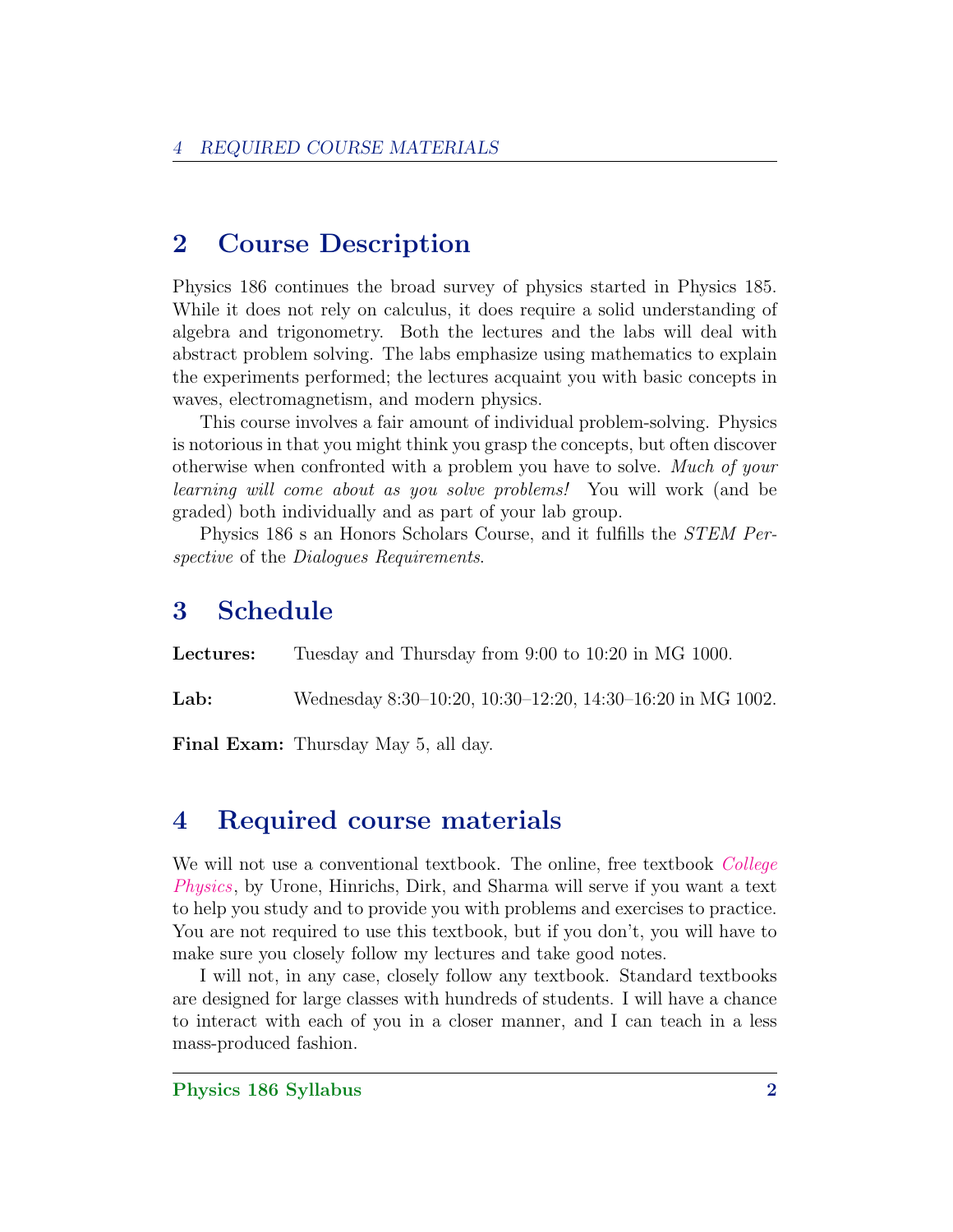### 5 Assignments

You learn physics by solving problems. I highly recommend that you use a selection of problems, exercises, and conceptual questions provided after each chapter in your [online textbook](https://openstax.org/details/books/college-physics) to help you study and practice.

I will not, however, formally assign any of these problems to you. Instead, I will assign you a set of questions, answers which will be due about every two weeks. These questions will be drawn from past exams I have given in this course. Just write your answers on loose sheets of paper, staple them, and turn them in during the class meeting on deadline days. The assignment due dates are listed on the [Course Calendar.](http://edis.sites.truman.edu/college-physics-ii/course-calendar/)

These past exam questions are much more similar to what you will encounter on my actual exams. Standard textbook problems are designed for large courses, and they tend to tempt students to adopt a find-an-equationand-plug-in-numbers approach. I'm not interested in that—I design my questions to get students to think about the physics, to work with symbols and graphs rather than numbers, and to elicit the sort of complex reasoning process physics demands. I also want students to communicate with me about the problems they are working on—to walk into my office or send me email, and tell me about your thought process so far.

As an incentive for you to practice, 10% of your final grade will be based on your homework assignments. Note that 10% is not a lot. I don't want you to have to worry about homework being a major influence on your overall grade, but I also want you to take it seriously and not fall behind—you need to consistently practice problem solving.

I don't like to be overly strict with assignment deadlines: homework is supposed to be practice, not a mini-exam. So if you need an extension for any reason, just email me. On the other hand, you need to do these assignments on time so that you don't fall behind, which is a really bad idea in physics. So please respect the deadlines as best as you can.

### 6 Exams

You will have three exams. You may consult your notes during exams. You can also look things up online, including the online textbook.

My exams are unusual. On the date of each exam, I will email you the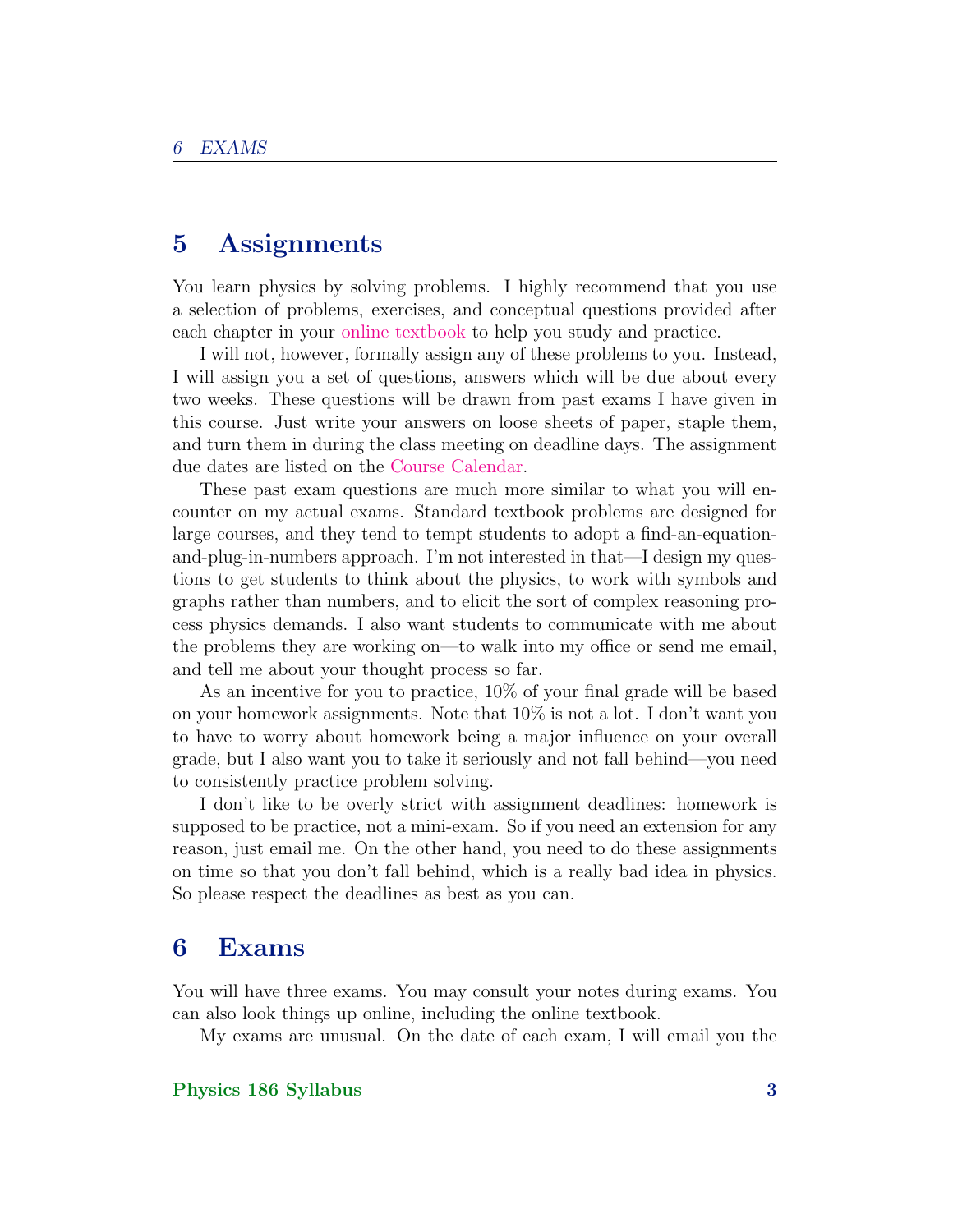#### 7 LABS

PDFs of the exam just past midnight. You will have all the time you need during the next 24 hours to complete the exam, take pictures of all the pages with your answers, and email them back to me. I don't expect you will need more than two or three hours, but if you do, that's perfectly fine.

Moreover, I expect you to email me and ask questions during the exam. You may, for example, email me what you have done so far on a question and have me look it over. I will then tell you if you're on the right track, point out any mistakes, and so forth. My exams are not just an occasion to test you. I design them to force you to enter into a conversation with me and learn something in the process. When you first look at a question, you may feel completely lost. That's not a problem: you're then supposed to sit down and type an email to me, asking some questions. If you do not email me and ask questions during an exam, you're probably doing something wrong! I'm not bothered by lots of questions. Never get the idea that you have to stop after a while, that it annoys me, or anything like that. As I say, I design my exams to force you ask questions.

Nothing about the exams will change if we go completely online.

Be forewarned: my exams are *difficult*. I want to see if you can think about physics, not just maneuver to solve problems very similar to what you have encountered before. I give plenty of partial credit, but to get it, you will need to write clearly, and make sure you work with symbols as much as possible rather than plugging in numbers from the outset.

Typically, a quarter to a third of my students get A's from the course. But my exams are difficult.

For exam dates, see the [Course Calendar.](http://edis.sites.truman.edu/college-physics-ii/course-calendar/)

#### 7 Labs

You will have ten labs throughout the course. Check the [Course Calendar](http://edis.sites.truman.edu/college-physics-ii/course-calendar/) for a schedule.

Each lab is described in a pre-lab. These are available on the [College](http://edis.sites.truman.edu/college-physics-ii/) [Physics II web site.](http://edis.sites.truman.edu/college-physics-ii/) Read the appropriate pre-lab before you show up for a lab. You may also want to print it out. You only have two hours to work in the lab; don't waste time by having to read up on the lab during lab time.

This course is not for physics majors, so the object of the lab is not to introduce you to rigorous lab procedures. I will keep things informal; I will not, for example, require a special lab notebook or demand a set format for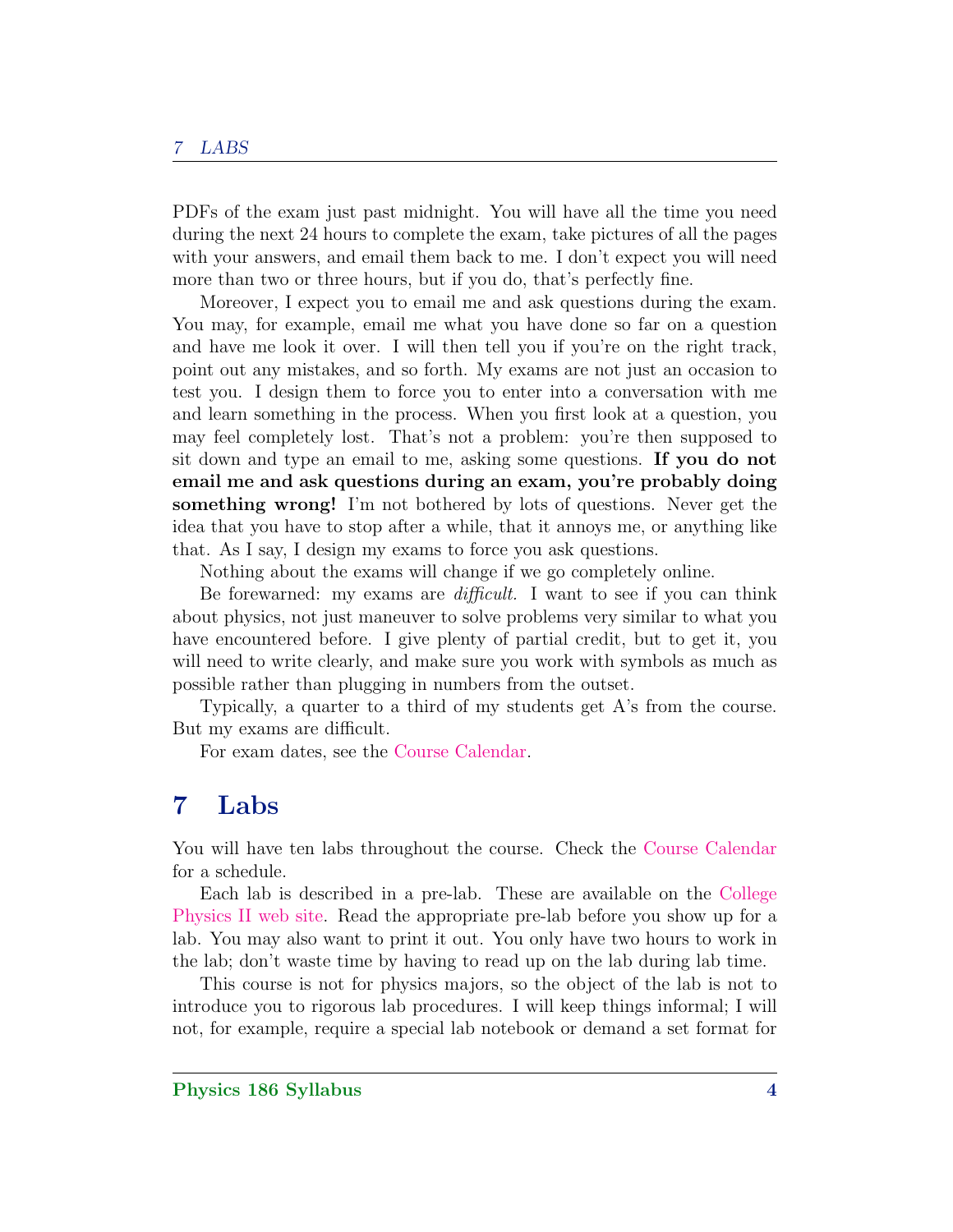lab reports. Typically, you will write down what you are doing in the lab on loose sheets of paper. This will include observations, calculations, and graphs. This is what I will require that you turn in at the end of a lab session: a record of what you did, as you did it. Indeed, your pre-labs will provide a list of what exactly you need to turn in at the end. You do not have to collect your material and organize and prettify it for a formal report. You certainly do not need to write down a description of the experiment, the procedure, and so forth.

You will work in groups of two, or three at most. Groups can change from lab to lab. You will turn in a single report for each lab group.

If you do a competent but unimaginative lab, so that you turn in all the requirements but don't show any evidence of thinking much about what you were doing, your group will receive about a 16 or 17 out of 20 points for that lab: a B. Errors and omissions will reduce that grade. Getting closer to 20 out of 20 requires that you demonstrate to me that you gave some thought to what you were doing, beyond fulfilling requirements set out in the pre-lab. For example, if you invent some interesting procedure to do a certain measurement, make a relevant observation and speculate on what might have caused it, or show some awareness of the possible sources of error and uncertainty in your measurements, write all these down. These show some thought, and impress me.

I might try to organize lab make-ups for the last week of classes. But lab make-ups are a nuisance, so do not count on this being available. Please try not to not miss any labs!

You will also have a lab exam toward the end of the semester. This will be based on activities done during lab, and each of you will work alone. If you make a habit of relying on others in your lab group to handle the equipment and make decisions, then you will not be able to complete the lab exam successfully. Make sure you actively participate in every aspect of every lab.

Check the [Course Calendar](http://edis.sites.truman.edu/college-physics-ii/course-calendar/) for when the lab exam is scheduled.

If we are forced to go all remote, I will see what I can do about suitable replacements for the labs—we will not try to do the labs we miss. I will tell you what you need to do when the time comes.

# 8 Grades

There may be minor changes in how I determine the final letter grades, but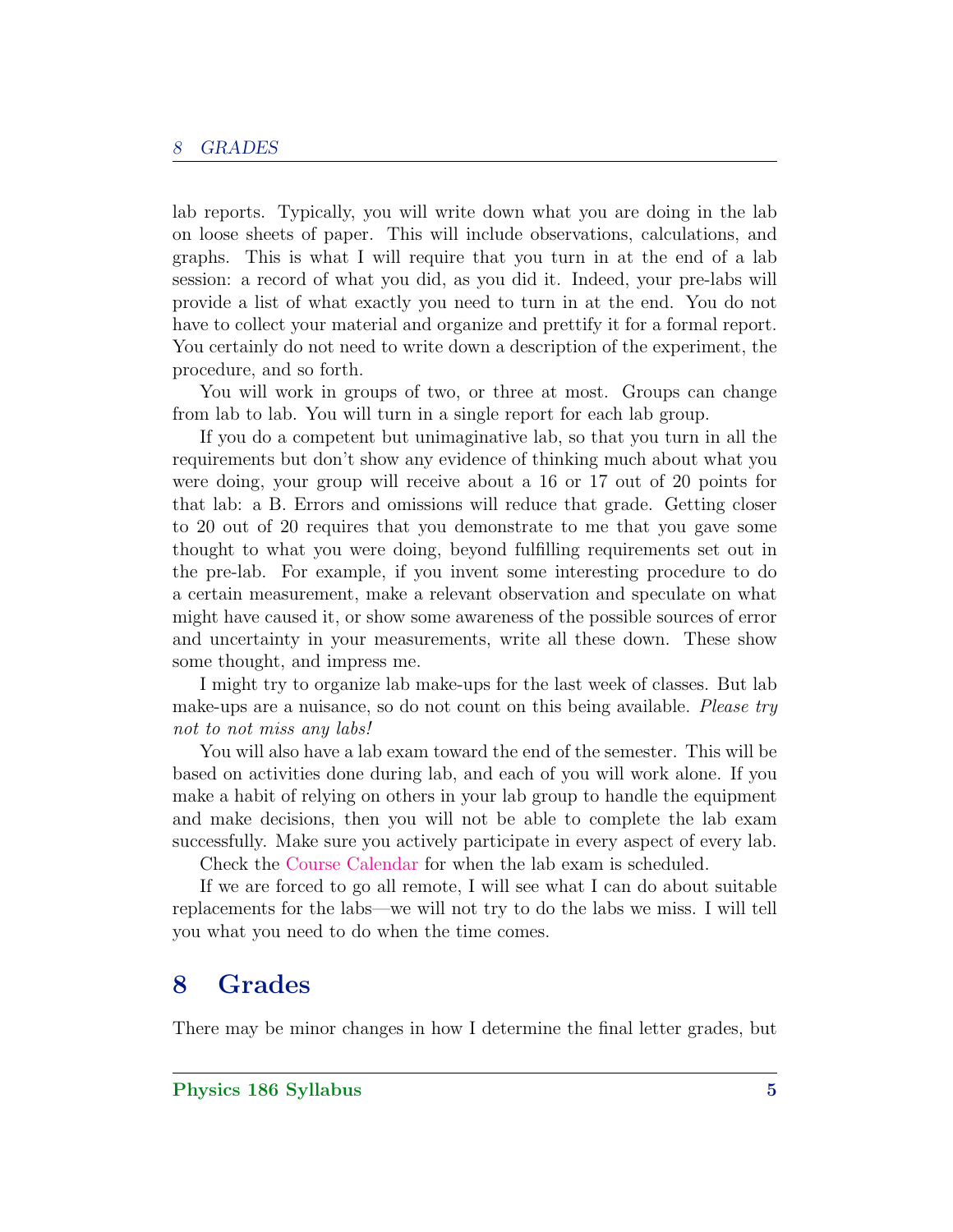#### 9 ATTENDANCE POLICY

if you want to see how you are doing, you should first refer to this table to find out how much each of your tests and assignments are worth:

| <b>Online Assignments</b> | $10\%$               |
|---------------------------|----------------------|
| Labs                      | $10 \times 2 = 20\%$ |
| Lab Exam                  | $5\%$                |
| Class Participation       | $5\%$                |
| Exams                     | $3 \times 20 = 60\%$ |

The default percentage ranges corresponding to letter grades are:

| $89.5\% - 100.0\%$ |        |
|--------------------|--------|
| 79.5%-89.4%        | R      |
| $69.5\% - 79.4\%$  | $\cap$ |
| $59.5\% - 69.4\%$  |        |
| $0.0\% - 59.4\%$   | F      |

"Class participation" represents the small amount of flexibility I will have in adjusting your grade depending on my judgment of how you've done in learning physics. It will naturally be higher the more I get to know your work, and the more you ask questions and participate in the classroom. I love questions in class, and if you ask many, you'll be sure to get the full 5%.

I may shift the borderline between certain letter grades by a small amount so that the line lands in the middle of a naturally occurring gap. Thus, it is possible you may get 88% and end up with an "A," but do not count on it.

# 9 Attendance Policy

You will need to be present in the classroom to do well in this course. But it's your responsibility to make sure you do well. I will not spend time keeping track of your attendance, and if you're not there, I will assume you have good reason to be absent. For example, if you are sick, please stay home! You don't need to tell me when you expect not to be present.

I cannot guarantee opportunities to make up labs or exams that you might miss. If you let me know ahead of time, I will try and accommodate you as